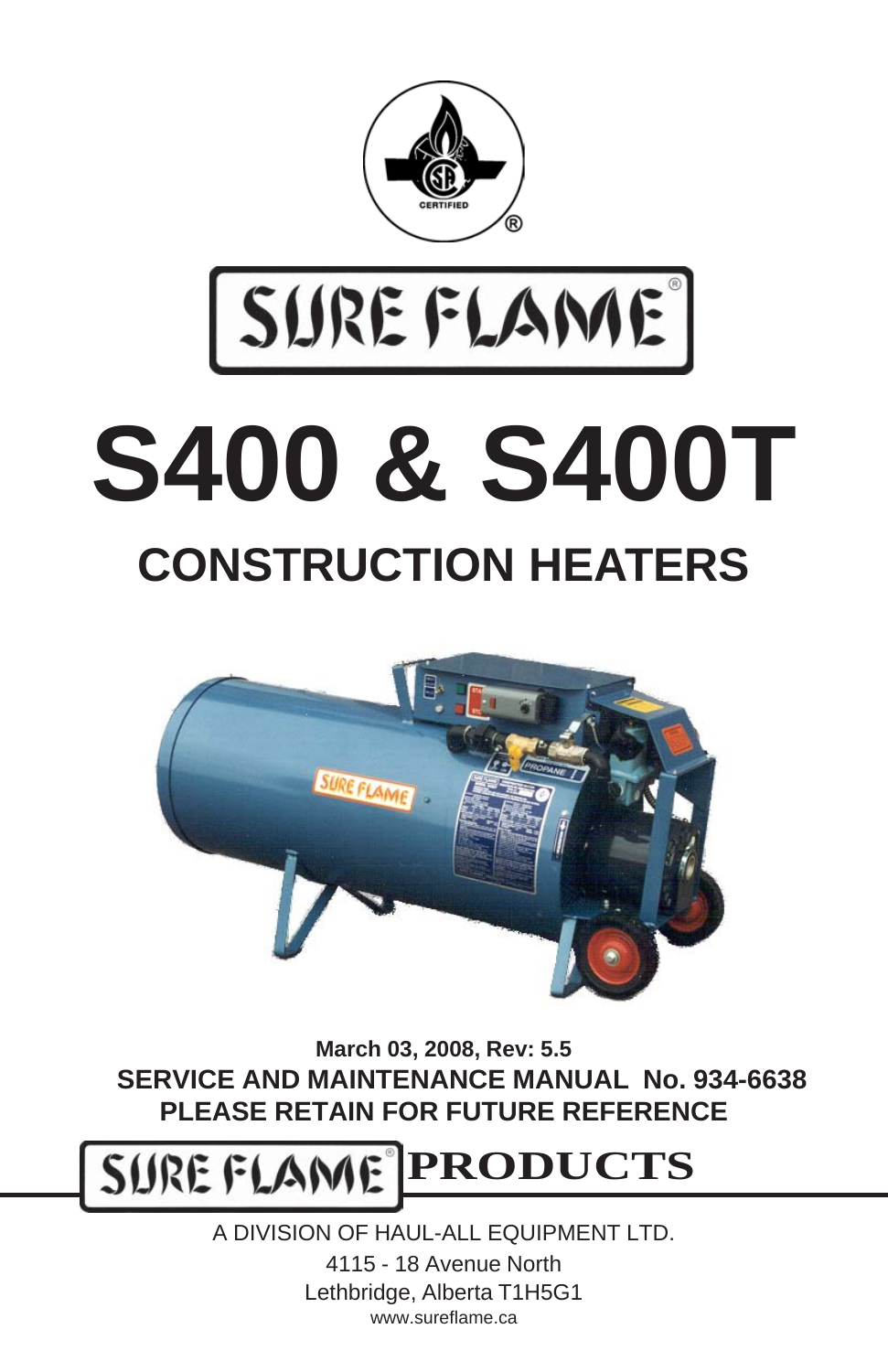## **S400 & S400T CONSTRUCTION HEATERS**

## **GENERAL HAZARD WARNING**

**Failure to comply with the precautions and instructions provided with this heater, can result in death, serious bodily injury and property loss or damage from hazards of fire, explosion, burn, asphyxiation, carbon monoxide poisoning, and/or electrical shock.**

**Only persons who can understand and follow the instructions should use or service this heater.**

**If you need assistance or heater information such as an instruction manual, labels, etc. Contact the manufacturer.**



**Fire, burn, inhalation, and explosion hazard. Keep solid combustibles, such as building materials, paper or cardboard, a safe distance away from the heater as recommended by the instructions. Never use the heater in spaces which do or may contain volatile or airborne combustibles, or products such as gasoline, solvents, paint thinner, dust particles or unknown chemicals.**



#### **Not for home or recreational vehicle use**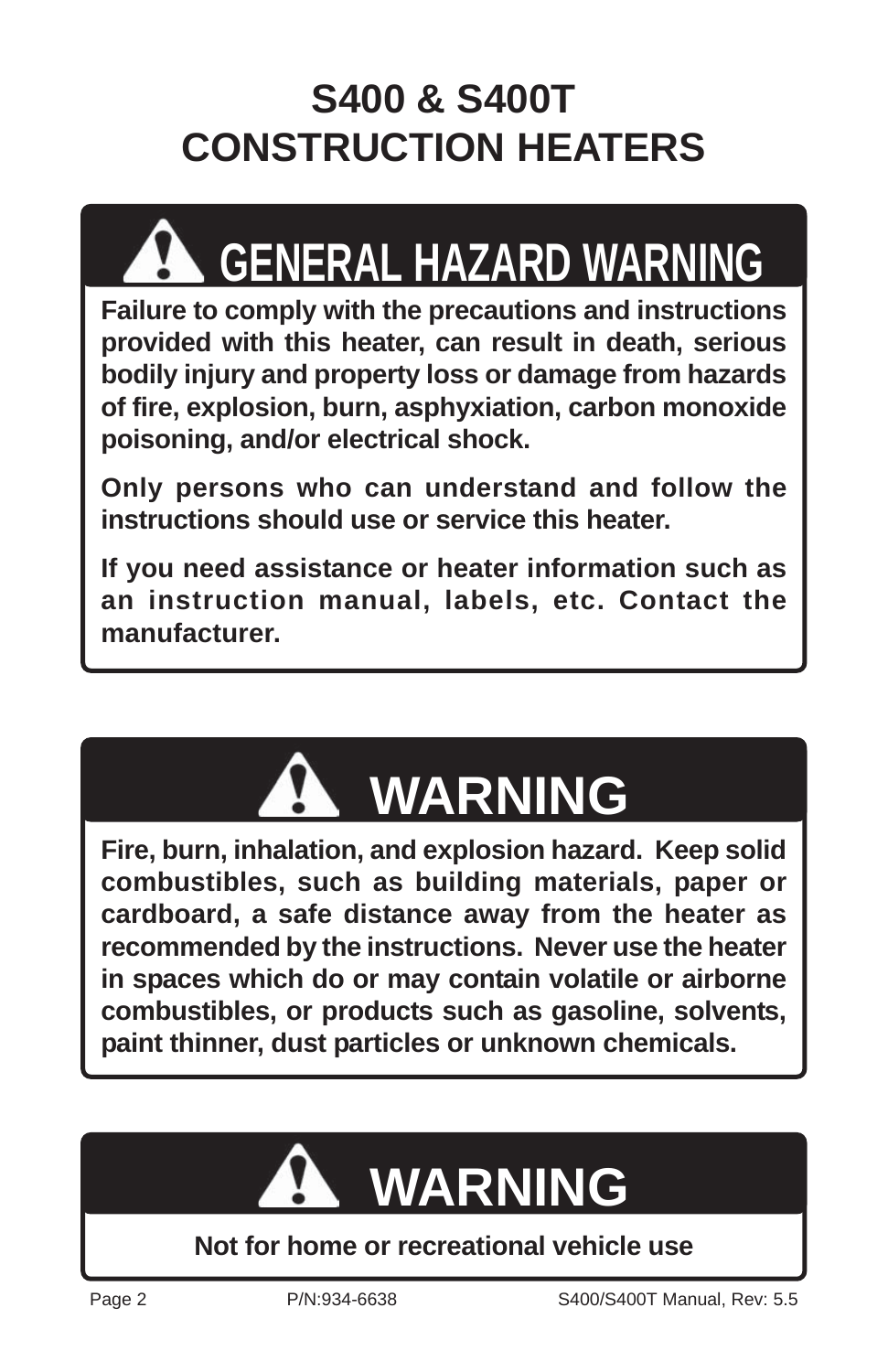## **READ THIS WARNING FIRST!**

The heater is designed and approved for use as a construction heater under CSA 2.14-2000. The primary purpose of construction heaters is to provide temporary heating of buildings under construction, alteration, or repair and to provide temporary emergency heat. Properly used the heater provides safe economical heating. Products of combustion are vented into the area being heated.

The heater is not designed as an Unvented Gas Fired Room Heater under ANSI-Z21.11.2 and should not be used in the home.

ANSI A119.2(NFPA 501C)-1987 Recreational Vehicle Standard prohibits the installation or storage of LP-Gas containers even temporarily inside any recreational vehicle. The standard also prohibits the use of Unvented Heaters in such vehicles.

**Gas inspection authorities in Canada require that the installation and maintenance of heaters and accessories be accomplished by qualified gas fitters.**

**Installation must comply with the Natural Gas and Propane Installation Code, CSA B149.1.**

We cannot anticipate every use which may be made for our heaters. CHECK WITH YOUR LOCAL FIRE SAFETY AUTHORITY IF YOU HAVE QUES-TIONS ABOUT LOCAL REGULATIONS.

Other standards govern the use of fuel gases and heat producing products in specific applications. Your local authority can advise you about these.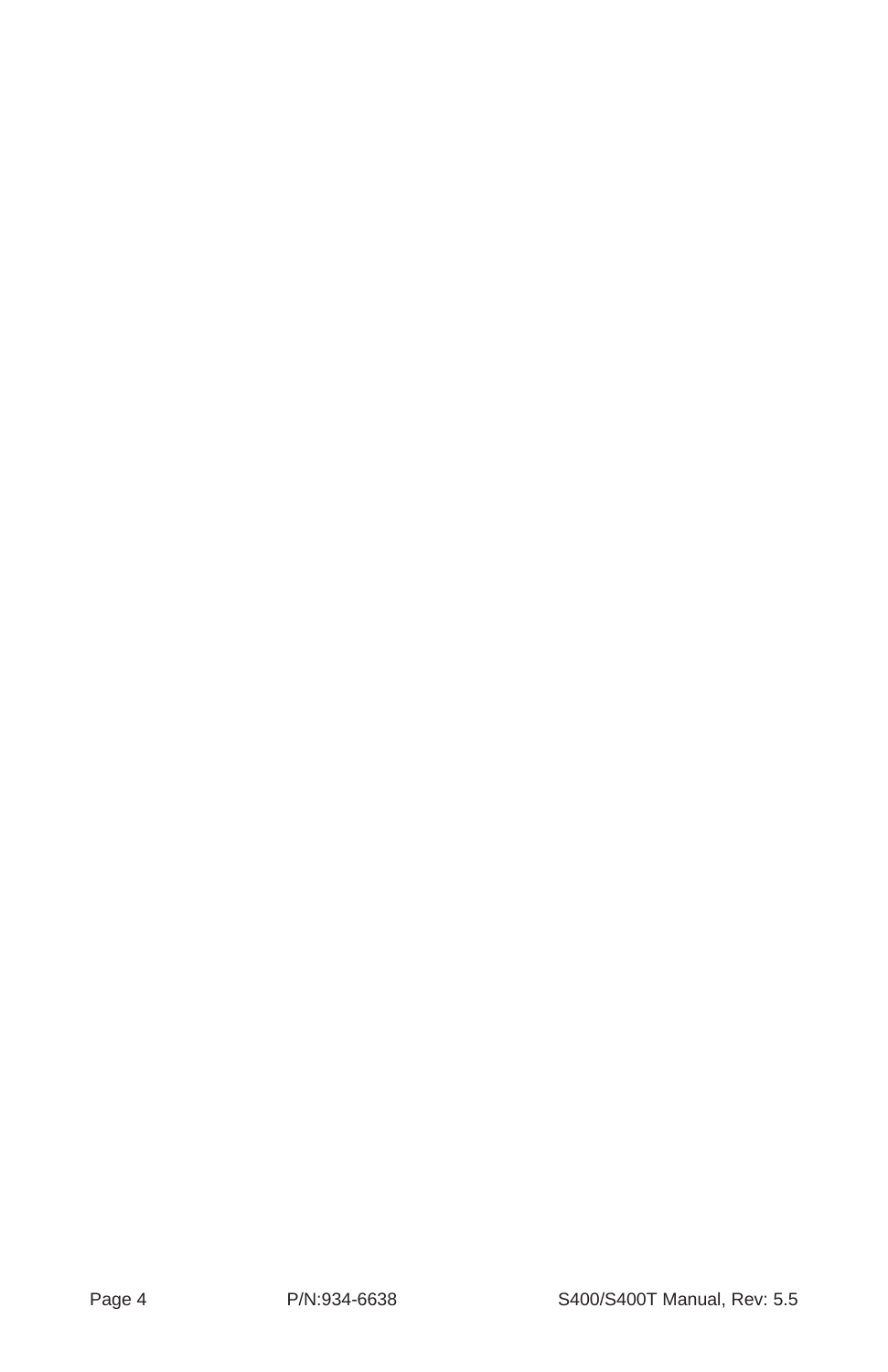#### **S400 & S400T CONSTRUCTION HEATERS**

## **FOR YOUR SAFETY**

**DO NOT USE THIS HEATER IN A SPACE WHERE GASOLINE OR OTHER LIQUIDS HAVING FLAMMABLE VAPOURS ARE STORED OR USED.**

### **CONTENTS**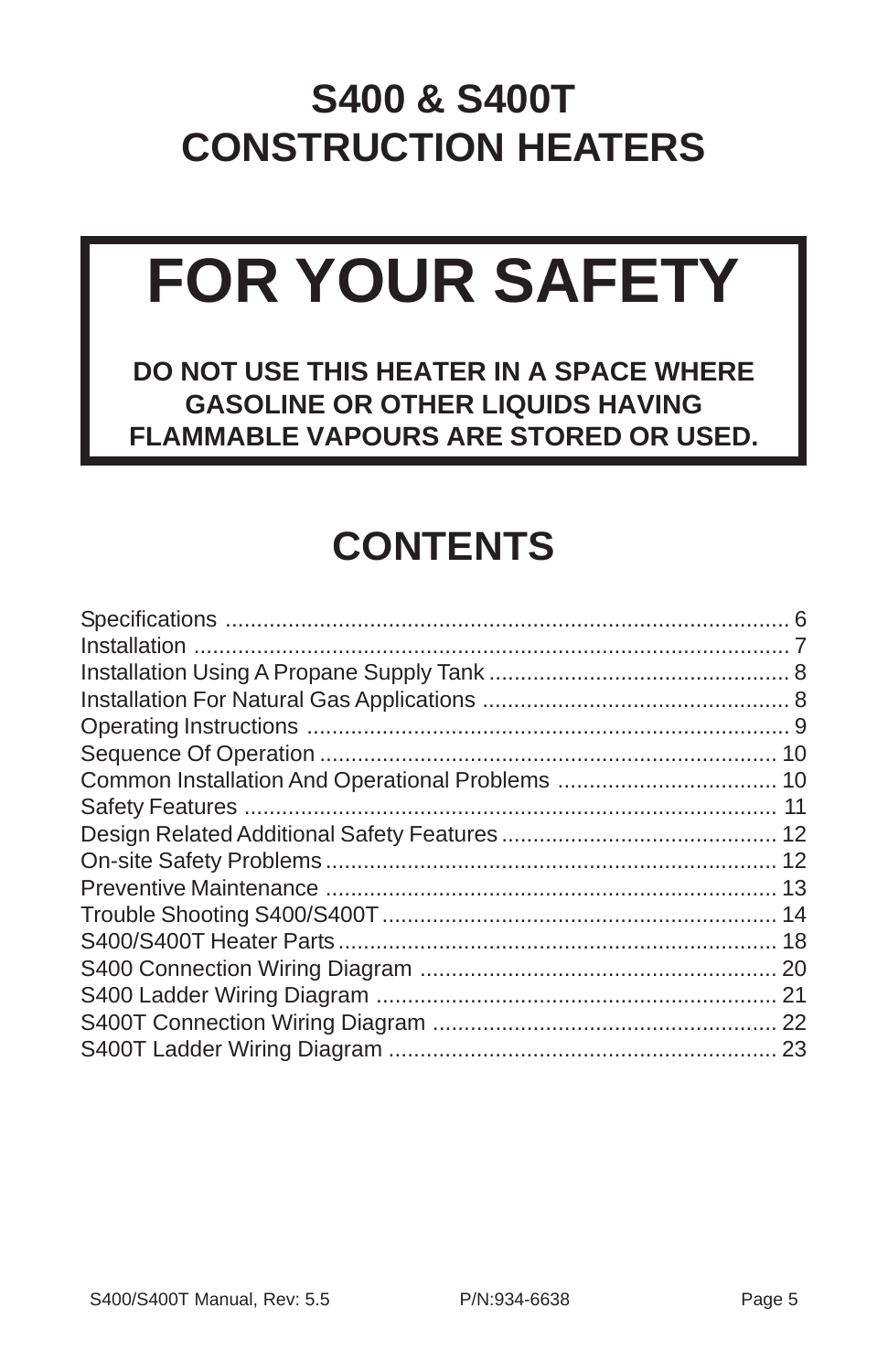### **SPECIFICATIONS**

<span id="page-5-0"></span>Model No. S400 & S400T Construction Heaters

CSA Certified to CSA 2.14-2000 Gas Fired Unvented Construction **Heater** 

| Gases:                    | Natural or Propane                     |
|---------------------------|----------------------------------------|
| Capacity:                 | 400,000 Btu/h maximum                  |
| Orifice Size:             | 42 DMS (X18)                           |
| Blower:                   | 2,000 cfm                              |
| <b>Electrical Rating:</b> | 115 volts, 60 Hz, 5 amps, single phase |
|                           |                                        |

Gas Supply:

|                | <b>Inlet Pressure</b> |          | <b>Manifold Pressure</b> |              |  |
|----------------|-----------------------|----------|--------------------------|--------------|--|
| Max.W.C.       |                       | Min.W.C. | Max.W.C.                 | Min.W.C      |  |
|                |                       |          |                          | (S400T only) |  |
| Propane        | 14 inch               | 7 inch   | $1.3$ inch               | $0.6$ inch   |  |
| <b>Natural</b> | 14 inch               | 7 inch   | $4.0$ inch               | $1.8$ inch   |  |

(Minimum inlet pressure is for purpose of input adjustment)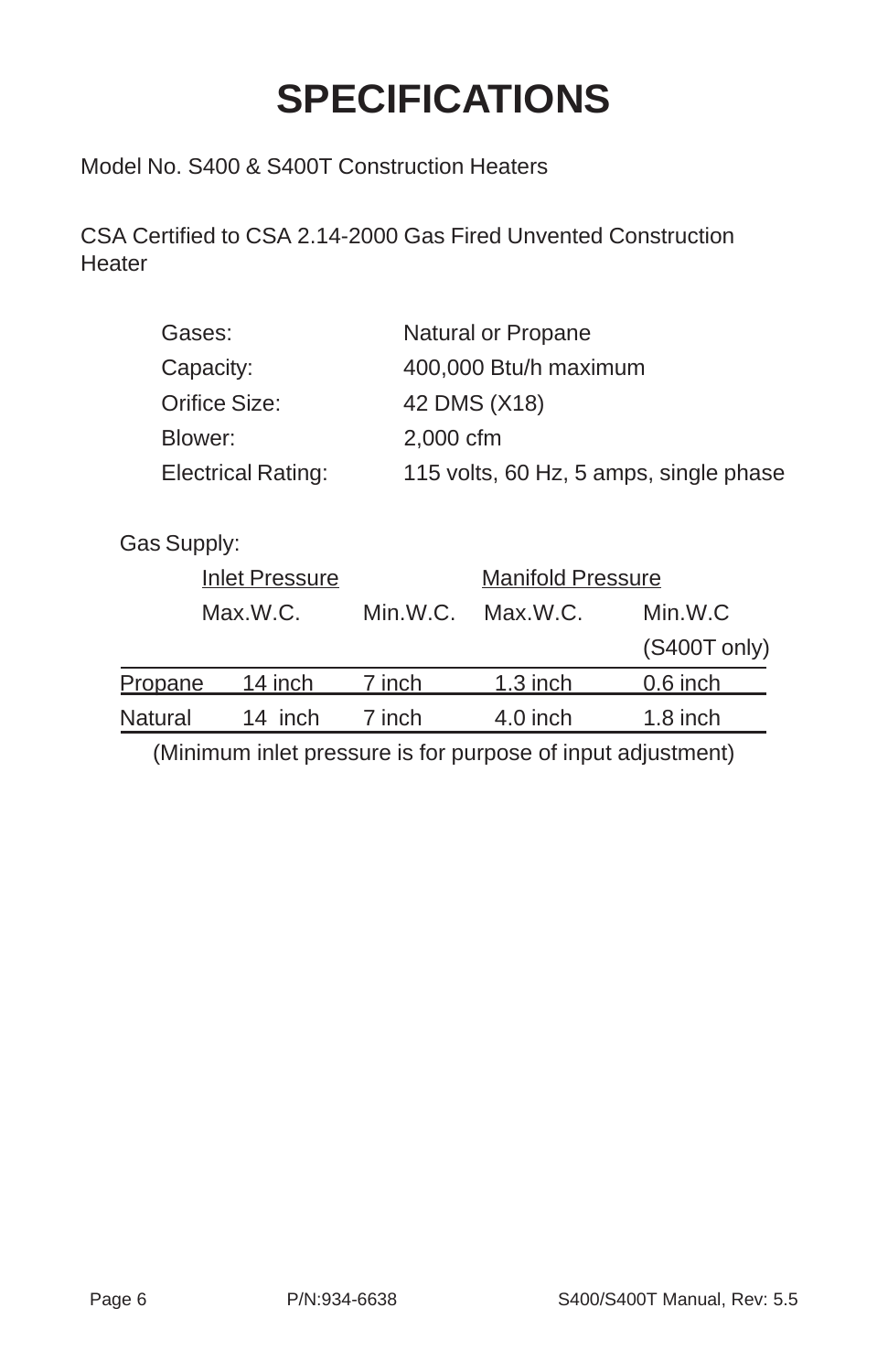## **INSTALLATION**

<span id="page-6-0"></span>The Sure Flame Models S400 & S400T are direct fired gas heaters intended to be used primarily for the temporary heating of buildings under construction, alteration, or repair. Since all the products of combustion are released into the area being heated, it is imperative that adequate ventilation is provided. The flow of supply air and combustion gases must not be obstructed in any way. Do not use the heater with ductwork as this will restrict the flow of supply air.

1. Install the heater in a horizontal position at least 6 feet from any LPgas container, and allow the following clearances from any combustible materials:

|         | Front Outlet: 12 feet (3.6 M) | Sides:2 feet (0.6 M) |
|---------|-------------------------------|----------------------|
| Intake: | 2 feet (0.6 M)                | Top:4 feet (1.2 M)   |

Front Outlet must not be directed at any LP-gas container within 20 feet (6 M).

Also make sure that no flammable vapours are present in the space where the heater is being used.

The installation of this heater **MUST** be in accordance with either of the appropriate following Standard:

Natural Gas and Propane Installation Code, CSA B149.1.

- 2. When connecting the heater to a natural gas or propane supply line ensure that the pressure at the heater inlet is within the specified range. Please refer to Propane and Natural Gas Installation sections on page 8. Excessive pressure (over 1/2" psi) will damage the controls and void the warranty.
- 3. Visually inspect the hose assembly and ensure that it is protected from traffic, building materials, and contact with hot surfaces. If it is evident that there is excessive abrasion or wear, or the hose is cut, it must be replaced.
- 4. After installation, check the hose assembly for gas leaks by applying a water and soap solution to each connection.
- 5. Connect the heater to an adequate 115 volt electrical supply as specified on the rating plate. For protection against shock hazard the supply cord must be plugged directly into a properly grounded three-prong receptacle. The electrical installation of the heater **MUST** be in accordance with CSA Standard C22.1-1990 Safety Standard for Electrical Installations.
- 6. In all applications, install the heater in such a manner that it is not directly exposed to water spray, rain and/or dripping water.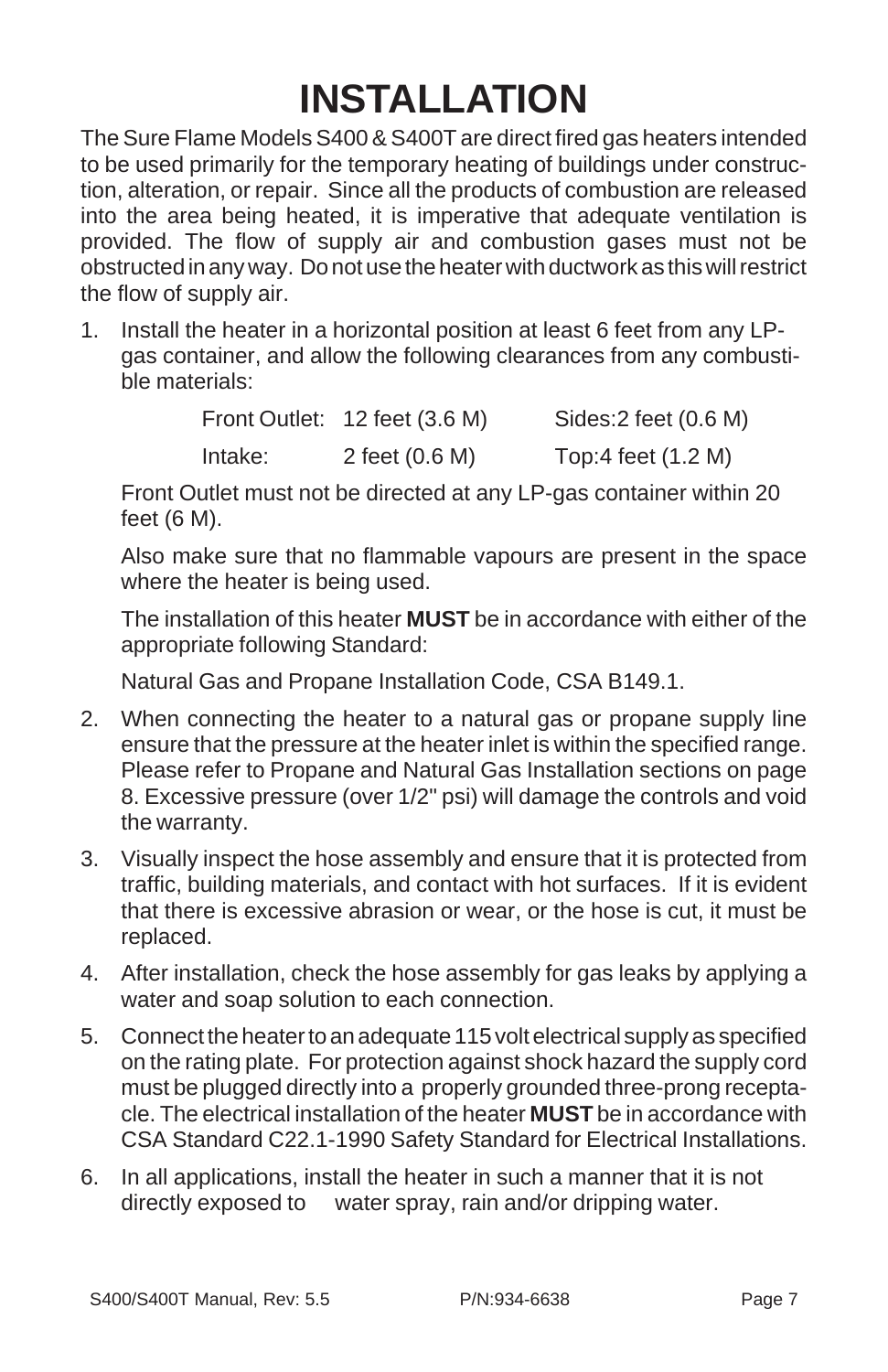### **INSTALLATION USING A PROPANE SUPPLY TANK**

- <span id="page-7-0"></span>1. When installing the heater for use with propane gas, set the gas selector valve to "Propane" and lock in position.
- 2. The supply container must be equipped with a UL listed Gas Pressure Regulator. This is essential to reduce the gas pressure to a safe transmittable pressure. This pressure must further be reduced so the gas pressure does not exceed the maximum input pressure of the heater. This can be accomplished by placing a suitably sized second stage gas regulator on the valve train at the heater. This regulator should also be a UL listed LP Gas Pressure Regulator.
- 3. Arrange the propane supply system to provide for vapour withdrawal from the operating container. Supplying liquid propane to the heater is dangerous and will damage the components.
- 4. Ensure that for the surrounding temperature the size and capacity of the propane supply container is adequate to provide the rated Btu/h input to the heater.
- 5. Turn off the propane supply valve at the container when the heater is not in use.
- 6. The installation must conform with local codes, or in the absence of local codes, with the Natural Gas and Propane Installation Code, CSA B149.1.
- 7. When the heater is to be stored indoors the propane container must be disconnected from the heater and the container moved away and stored in accordance with the above National Standard.

#### **INSTALLATION FOR NATURAL GAS APPLICATIONS**

- 1. When installing the heater for use with natural gas, set the gas selector valve to the "Natural" position.
- 2. A regulator must be installed on the heater to ensure that the pressure to the heater does not exceed 1/2 psi inlet pressure.
- 3. The installation of this heater to a natural gas supply must conform with all applicable local codes or, in the absence of local codes, with the Natural Gas and Propane Installation Code, CSA B149.1.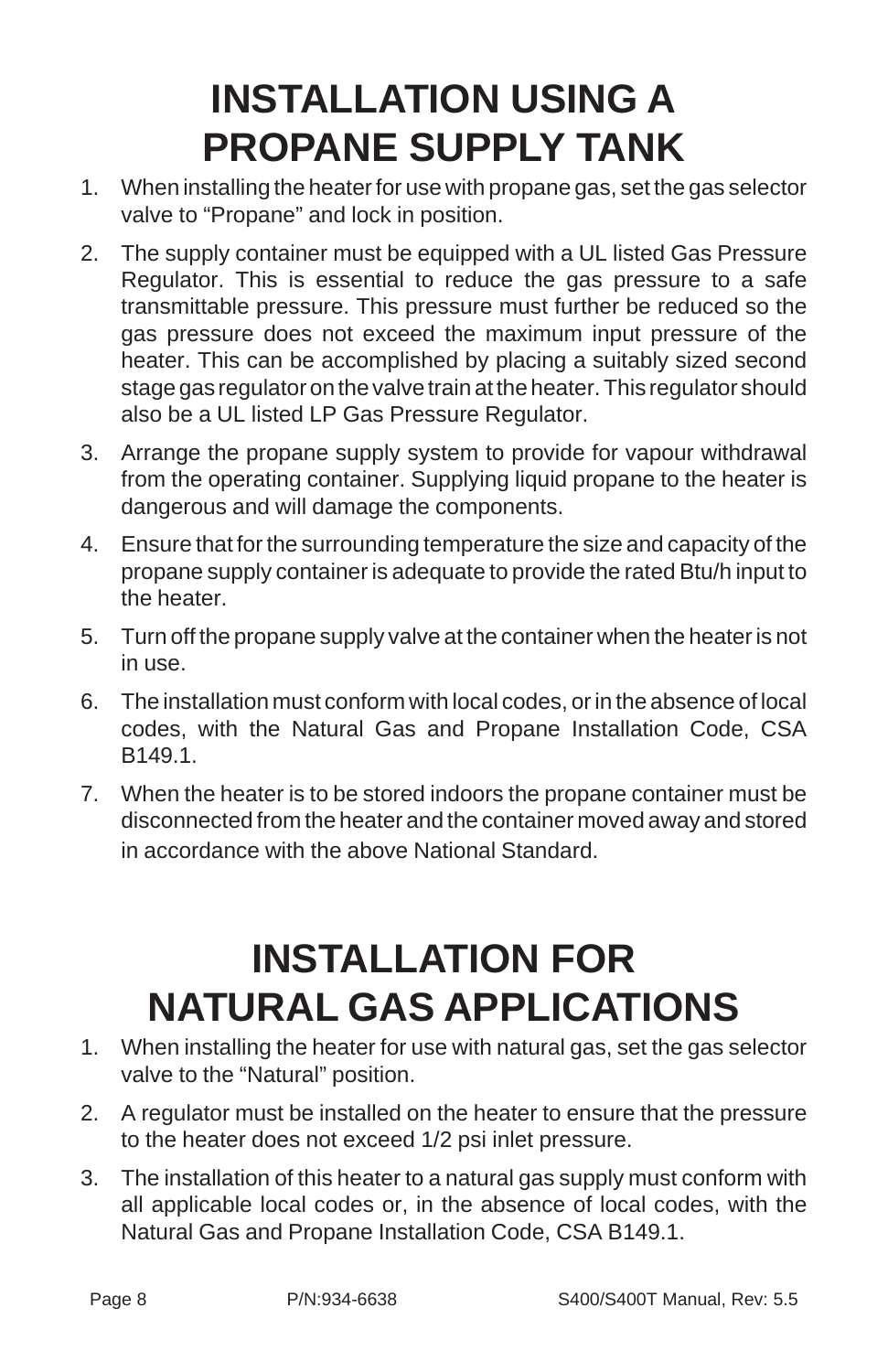### **OPERATING INSTRUCTIONS**

1. Set GAS SELECTOR VALVE to gas being used. The conversion shall be done by the owner or lessor of the equipment.

**NOTE:** When using Propane Gas the Selector Valve **MUST** be locked in position.

- 2. Ensure the FIRING VALVE (Manual Valve nearest the burner) is in the "ON" position.
- 3. Connect power 115 volt supply.
- 4. Open gas supply.
- 5. Push "START" button and **hold for 5 seconds.**
- 6. Set heat selector switch to desired heating mode. ( S400T only )
- 7. Set thermostat to desired temperature. ( S400T only )
- 8. To stop, turn gas off and push "STOP" button.

The appliance area should be kept clear and free from combustible materials, gasoline, and other flammable vapours and liquids.

Ensure that the flow of supply air and combustion gases is not obstructed.

The installation and operation of the heater shall comply with the code requirements specified by the authorities having jurisdiction. In the absence of specific Local Codes the installation of this Construction Heater **MUST** conform with the following National Standards:

Safety Standard for Electrical Installations, CSA C22.1-1990

(Canadian Electrical Code Part 1)

Natural Gas and Propane Installation Code, CSA B149.1

General criteria for the use of construction heaters may be found in the applicable sections of either the following Standard:

Natural Gas and Propane Installation Code, CSA B149.1.

**NOTE:** S400 HEATERS WITH SERIAL NUMBER 5984 AND GREATER AND S400T HEATER WITH SERIAL NUMBER 11271 AND GREATER WILL HAVE A 3.3 SECOND DELAY BEFORE **STARTING**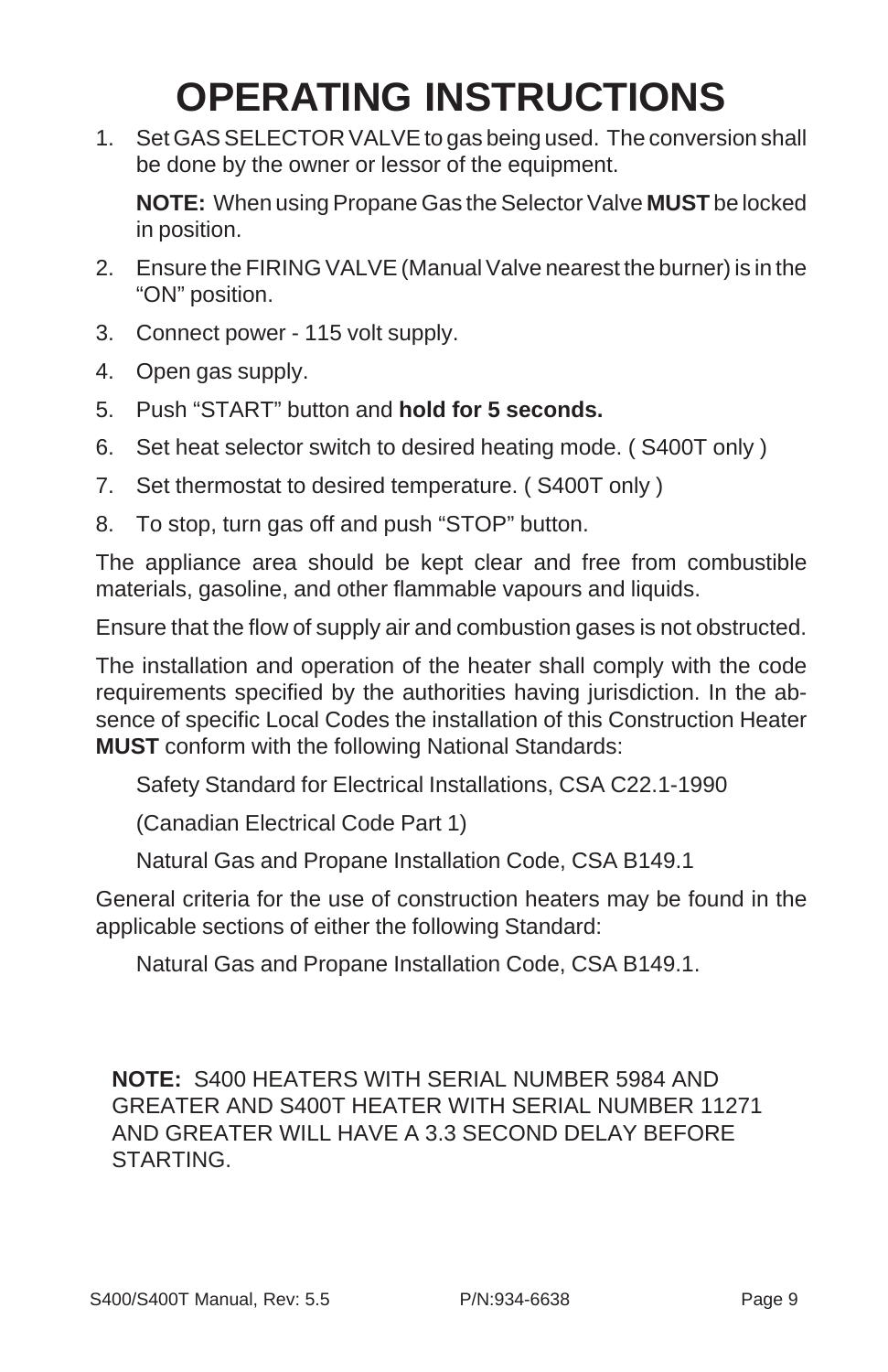#### **THE INSTALLATION AND MAINTENANCE OF THE HEATER MUST BE ACCOMPLISHED BY A QUALIFIED SERVICE PERSON.**

## **SEQUENCE OF OPERATION**

- 1. Push **AND HOLD** start button for 5 seconds.
- 2. Control relay closes.
- 3. Motor starting relay closes.
- 4. Fan starts.
- 5. Fan reaches full speed and air switch closes.
- 6. Solenoid valve opens.
- 7. Spark is generated.
- 8. Flame rod senses flame, and then maintains flame.

#### **(The following is for S400T only)**

- 9. If selector switch is set on HI-LO, heater will cycle from lo to hi flame thermostatically.
- 10. If selector switch is set on ON-OFF, heater will cycle on and off thermostatically.

#### **COMMON INSTALLATION AND OPERATIONAL PROBLEMS**

1. LOW VOLTAGE

This is one of the most common problems and is usually the result of the supply cord having too small a wire gauge for its length. Low voltage results in the motor overheating, burnt relay contacts, or a relay that will not maintain contact.

2. SUPPLY LINE TOO SMALL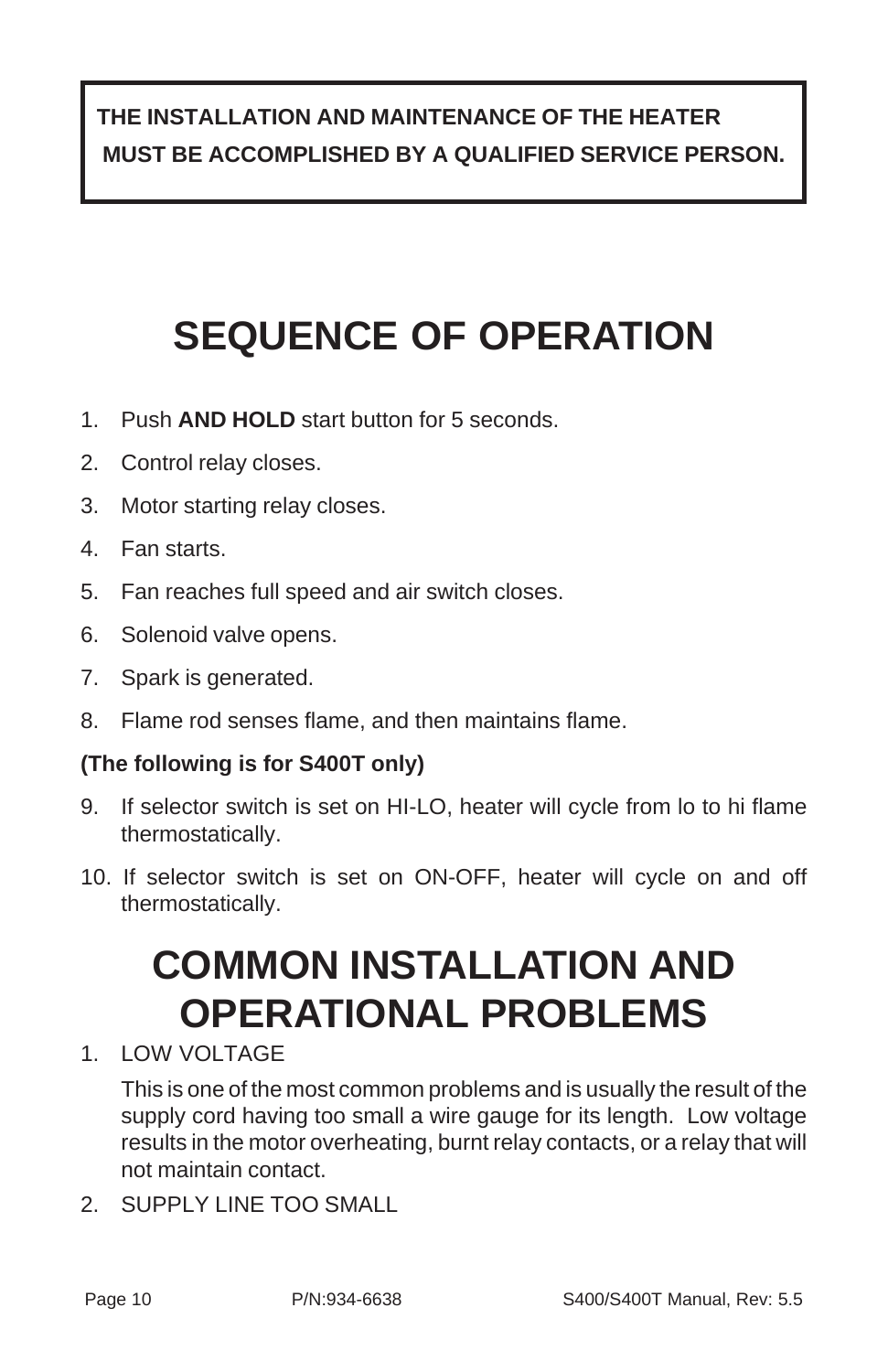3. INSUFFICIENT VAPORIZATION AT SUPPLY

Normally caused by too small size of supply tank.

4. IMPROPER GAS SUPPLY PRESSURE

Usually a result of supply pressure being too high because of improper or lack of regulation.

5. DIRTY GAS SUPPLY

Dirty gas can cause strainers to plug or form a build-up in the burner orifice.

6. LACK OF PREVENTATIVE MAINTENANCE

Heaters must be cleaned as required, especially when used in a dirty environment.

7. IMPROPER SUPPLY OF FRESH AIR

It is normally recommended that the intake air of the heater be taken from outside the enclosed area. This provides a slight pressurization and prevents any problems associated with recirculation.

#### **SAFETY FEATURES**

Servicing of Sure Flame Construction Heaters normally involves one of several built-in safety features. The Models S400 & S400T incorporate devices to detect the following:

| 1. LOSS OF FLAME      | Gas supply is shut off if flame is lost to<br>prevent raw gas from leaving the heater.                                |
|-----------------------|-----------------------------------------------------------------------------------------------------------------------|
| 2. OVERHEATING        | (a) Thermal overload protection in the mo-<br>tor.                                                                    |
|                       | High temperature limit switch in the<br>(b)<br>combustion chamber.                                                    |
| 3. LOSS OF POWER      | Total shutdown with manual reset required.<br>Any one of the safety devices will create a<br>loss of power situation. |
| 4. BLOCKED AIR SUPPLY | A switch detects the differential pressure in<br>the combustion chamber and shuts down<br>when insufficient.          |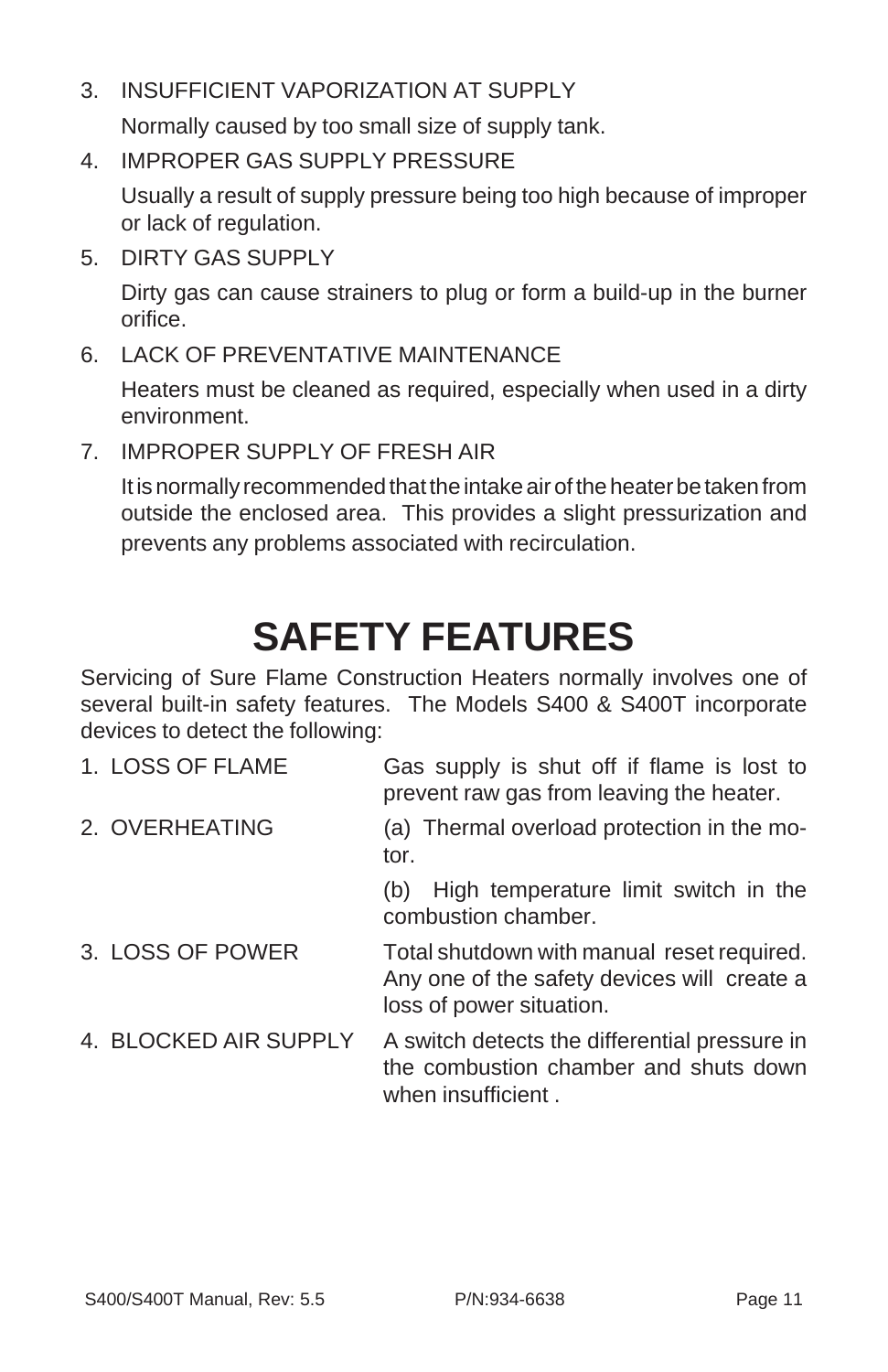#### **DESIGN RELATED ADDITIONAL SAFETY FEATURES**

1. LOCKING POSITION FOR LPG ON GAS SELECTOR LEVER

Units used with LPG while the gas selector valve is positioned for Natural Gas will throw significantly more heat than the rated Btu/h. This is definitely a safety hazard.

2. LOW SKIN TEMPERATURE

Sure Flame Heaters are designed to have a low skin temperature. This provides added safety in the workplace.

3. DURABLE CONSTRUCTION

The Models S400 & S400T use a stainless steel burner for long life and consistent performance.

In order to maintain the highly efficient combustion of the Sure Flame Heater, the combustion chamber must remain as manufactured. Any change or distortion could alter the fuel/air mixture and create unwanted gases.

#### **ON-SITE SAFETY PROBLEMS**

1. SHORTING OUT OF DEFECTIVE COMPONENTS

This common problem saves short term expense at the risk of a large future cost. Any heaters found in this condition should be removed immediately.

2 IMPROPER ENCLOSURES

When heaters are installed partially to the outside for fresh air intake, strict adherence must be made to the minimum clearance to combustibles given on the instruction plate. Wood framing around a heater is a request for trouble.

3. SUPPLYING LIQUID PROPANE TO HEATER

This problem has occurred from time to time. To minimize the damage, and possible personal injury, shut off the gas supply and let the heater run until all of the liquid in the lines has been vaporized.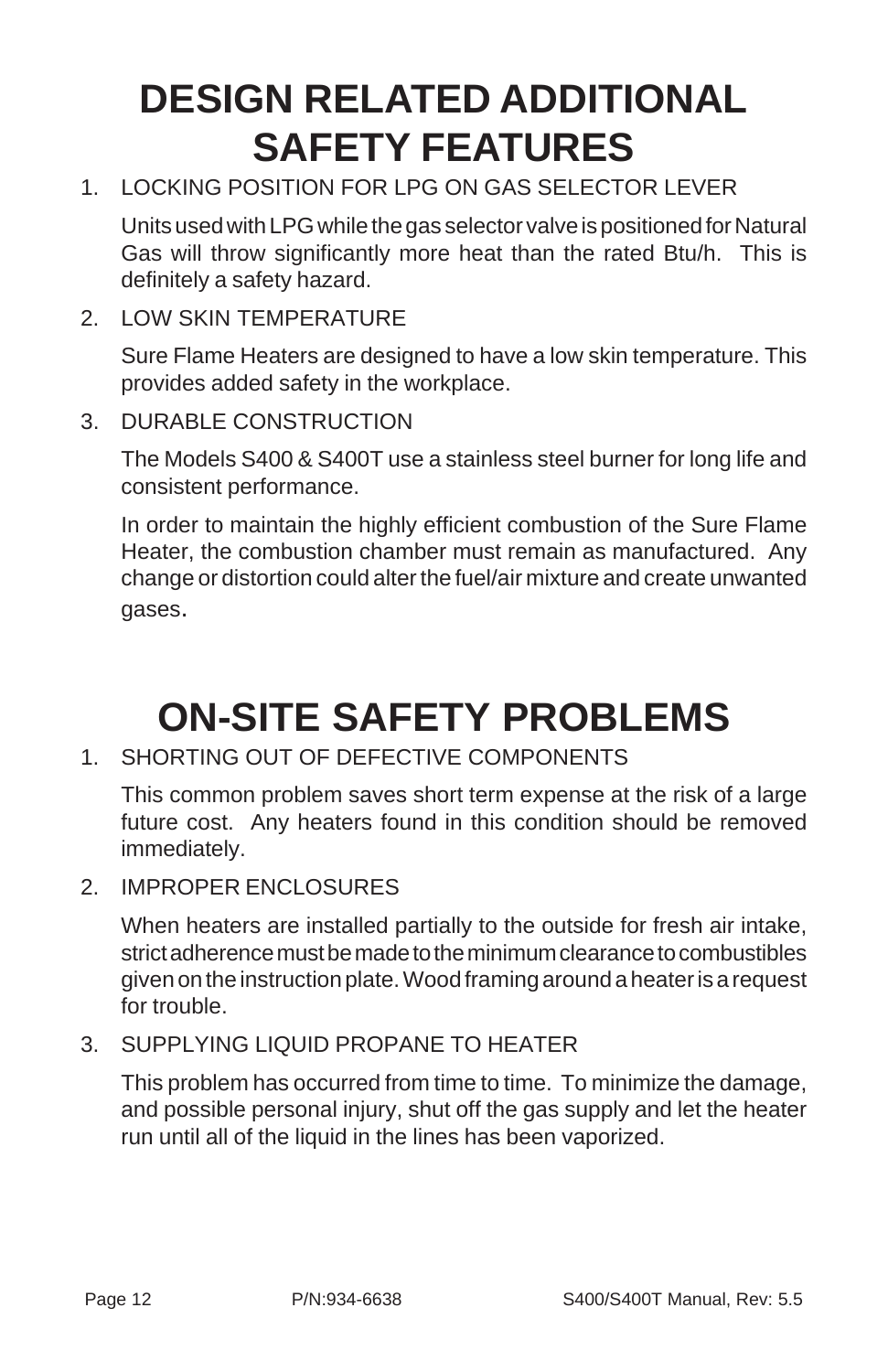### **PREVENTIVE MAINTENANCE**

Sure Flame Construction Heaters are built to withstand the rigours of operating on construction sites, for mining applications, and a multitude of other locations where heaters are used. To maintain the reliable performance required it is necessary to do a certain amount of regular maintenance.

#### A. VISUAL CHECKS

The following items should be checked for excessive wear or damage:

- 1) Wheels (if installed)
- 2) Cords and Connectors
- 3) Wiring and Conduit
- 4) Heater Shell (including heat shield) and Control Box

It is recommended that units purchased as spares be rotated periodically, so that each unit will be placed in operation at least once every 90 days.

B. BURNER

Flame Rod and Insulator - Clean with soap and water or solvent on a routine basis. Any build up on burner should also be removed at this time.

Spark Plug - Clean with solvent and check spark gap.

C. CONTROL BOX

The inside of the control box should be cleaned using a dry cloth or by blowing compressed air. Do not use any liquid or aerosol spray cleaners. Also check that all electrical connections are snug and tight.

D. MOTOR

The electric motor on the S400 & S400T Heaters is fitted with sealed bearings and no oiling is required. Keep the motor clean by blowing or wiping off dust or dirt in order to prevent it from over heating.

E. FAN

Check for dust or dirt build up on fan blades. Check the tightness of the set screw and run the heater to check for fan vibration.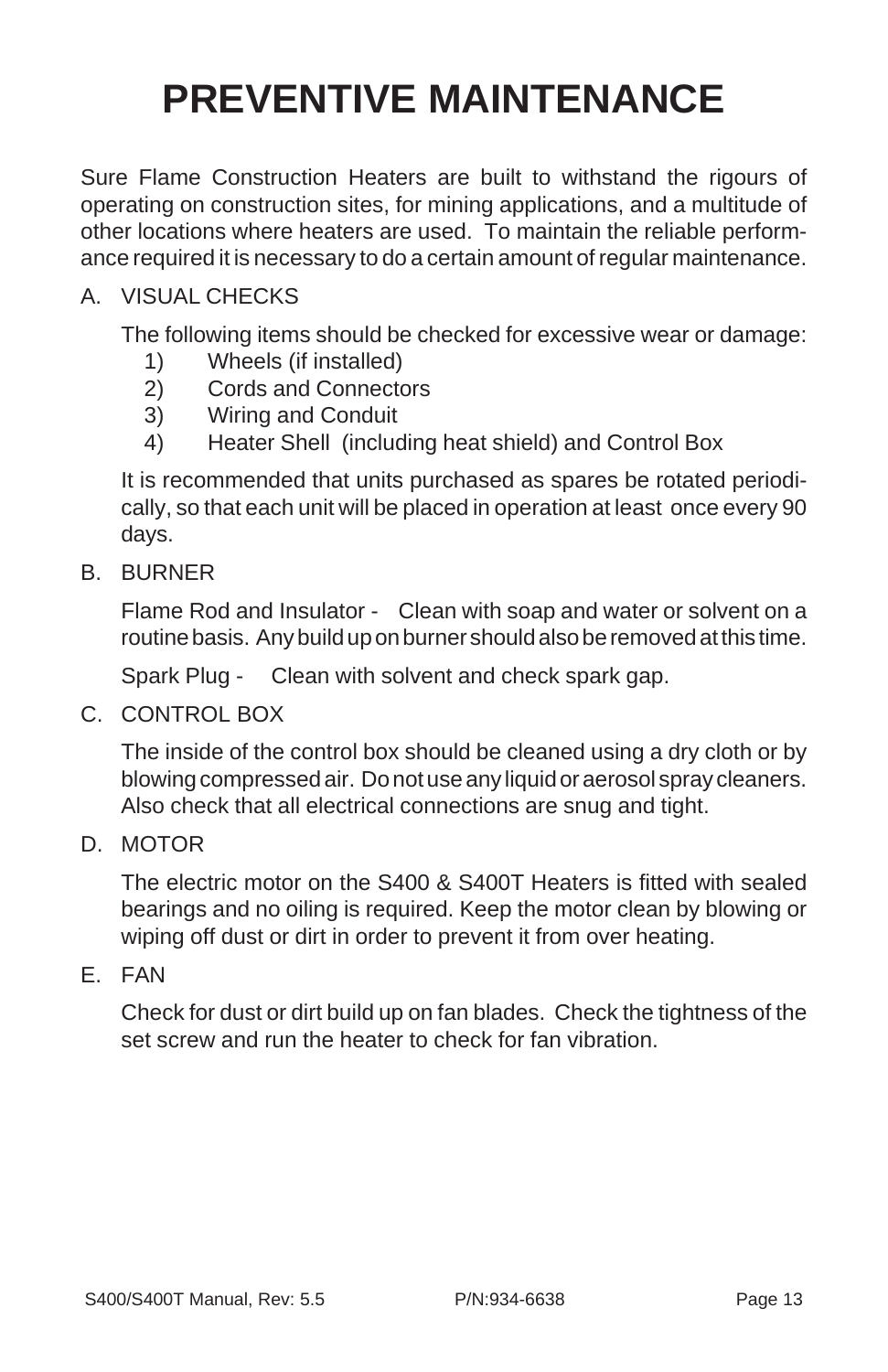## **TROUBLE SHOOTING S400/S400T**

An AC Voltmeter is required to perform these checks. The control circuit is 24V, the motor power is 115V. Use extreme caution when checking voltage.

- 1. Push start button and release
- 2. Control relay should close. If not, check the following:
	- a) Check for 115V between terminals A & B of the control relay, if no power proceed to hi-limit switch terminals.
	- b) If 115V is present at both terminals of limit switch then control relay is faulty, or there are poor connections.
	- c) If there is 115V at only one terminal of the hi-limit switch, the limit switch is faulty.
	- d) If 115V is not present at either terminal of the hi-limit switch, check the stop switch terminals.
	- e) If there is 115V present at only one terminal of the stop switch, while start switch is depressed, then check dual wire assembly on control relay.
	- f) If there is no power at either terminal of stop switch then check start switch.
	- g) If there is 115V present at only one terminal of the start switch, while start switch is depressed, then replace start switch.
	- h) If there is no power at either terminal of the start switch, then check red wire leading from start switch to the motor starting relay.
- 3. Motor starting relay should close. If not, check the following:
	- a) Remove the 6 pin connector assembly from the side of the Fenwall module and clean both sides with electrical contact cleaner.
	- b) If there is 24V across the coil terminals of the motor relay then relay is faulty.
	- c) If there is no power between the coil terminals of the motor relay then check for 24V at terminal P of the Fenwall module.
	- d) If 24V is present at terminal P then the Fenwall module is faulty.

#### **For S400 proceed to j), steps e to i apply to S400T only.**

- e) If there is no power present at terminal P of the Fenwall module, then turn thermostat clockwise to maximum setting. Then check for power at terminal 1 of the thermostat.
- f) If there is 24V present at terminal 1 of the thermostat then the selector switch is faulty.
- g) If there is no power present at terminal 1 of thermostat, check for power on the output side of the secondary transformer, if there is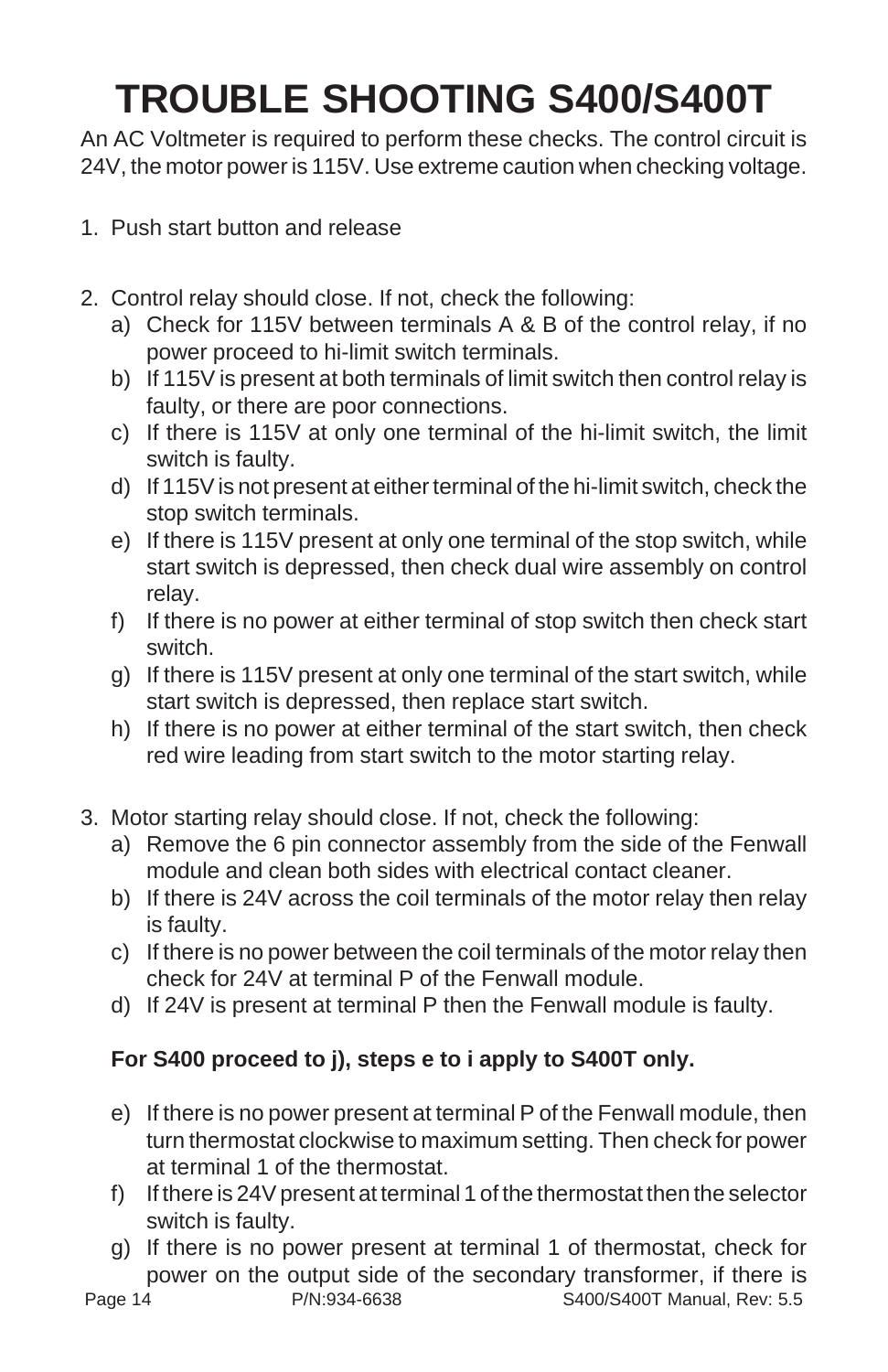power present then check wire.

- h) Turn thermostat knob to the extreme clockwise position, if 115V is detected between the input terminals of the secondary transformer, then transformer is faulty.
- i) If there is not 24V on the output side, and not 115V on the output side of the transformer then check the black wire on the input side of transformer
- j) If 120V is present at the black wire on the input side of the transformer then the transformer is faulty.
- 4. Fan starts. If motor does not run check the following:
	- a) Check to see if the fan blade is turning freely.
	- b) If there is 115V between T1 & T2 on the motor starting relay then there is a bad connection or broken wire between motor and relay.
	- c) If there is no power at T1 & T2 the contact points are dirty or the relay is faulty.
	- d) Remove back plate on motor, if there is 115V between the incoming white and black wires, then the connection to the motor is incorrect or the motor is faulty.
- 5. Fan reaches full speed and air switch closes, if air switch does not close check:
	- a) If there is 24V on only one of the airswitch terminals while motor is running, then airswitch is staying open, first check the airtubes.
	- b) If either upstream or downstream air tubes are plugged.
	- c) If both are free then check alignment ( tubes should be positioned parallel to the air flow direction).
	- d) If above procedures do not correct problem, then the adjusting screw located on the side of the airswitch can be rotated counter clockwise, just enough so that fan stays running.
	- e) If this does not help then bypass the airswitch by joining the two wires together, if heater now runs then the airswitch is faulty.
- 6. Solenoid valve opens, if valve fails to open check:
	- a) If there is 24V between the wires of the solenoid valve and a sharp click is not heard, then the coil of the solenoid valve is faulty.
	- b) If a sharp click is heard, then the valve body is faulty.
- 7. Spark is generated, if no spark is present, check:
	- a) If the ignition wire is burnt, or cracked it may be shorting out to the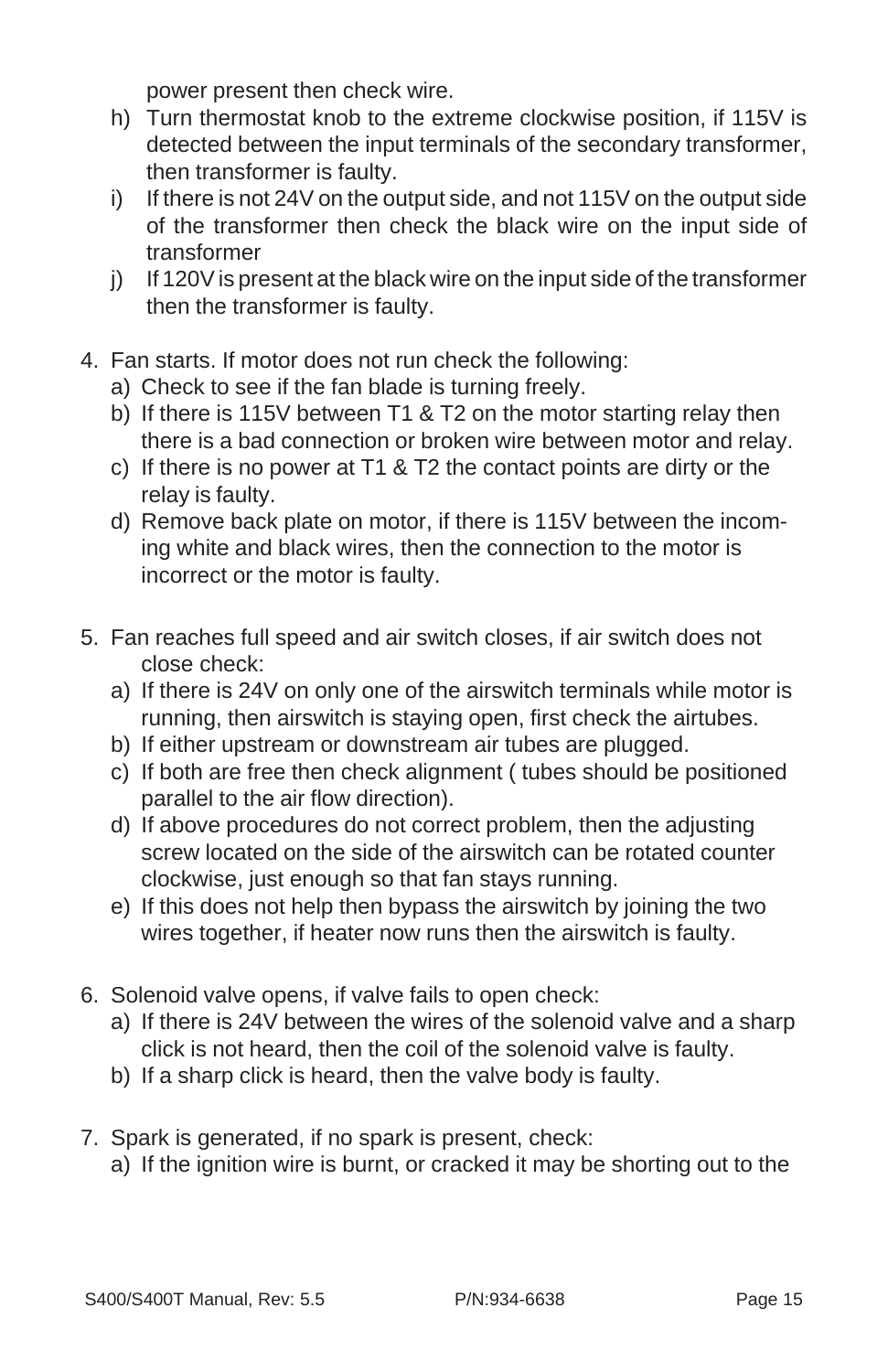heater.

- b) Spark plug, clean and gap to approximately 1/8".
- c) If there is 24V at terminal P of the Fenwall module, check ignition wire, if good then spark plug or ignition module is defective.
- 8. Flame rod senses and maintains flame, if not check:
	- a) If flame rod wire is connected to flame rod and not grounding out to the heater.
	- b) If flame rod wire is inserted into the correct position of the Fenwall module.
	- c) The flame rod should be screwed into the burner securely. The probe part should not be touching the burner in any way thus grounding out.

#### **S400T Heaters Only**

- 9. Selector switch set on HI-LO position.
	- a) If flame stays on low when thermostat is turned to the extreme clockwise position check for 24V at the 2 stage regulator terminals if 24V is present, then unit is wired wrong (refer to wiring diagram)
	- b) If it is wired correctly then 2-Stage regulator is faulty.
	- c) If flame stays on high when thermostat is turned to the extreme counter clockwise position check for 24V between the two terminals of the 2-Stage regulator if power is present then the regulator is adjusted wrong or faulty.
	- d) If there is no power between the terminals of the 2-stage regulator check for power at the top terminal (black wire) of the selector switch.
	- e) If no power at the top terminal (black wire) of the selector switch then thermostat is faulty.
- 10. Selector switch set to ON-OFF position.
	- a) Firstly make sure that the white light is on signifying that unit is on.
	- b) If the heater does not start, check for power at terminal 3 of thermostat if power is present then the selector switch is faulty.
	- c) If there is no power present at terminal 3 of the thermostat then the transformer is faulty.
	- d) Turn thermostat to high setting, if no power is present at terminal #2 of the thermostat then the thermostat is faulty.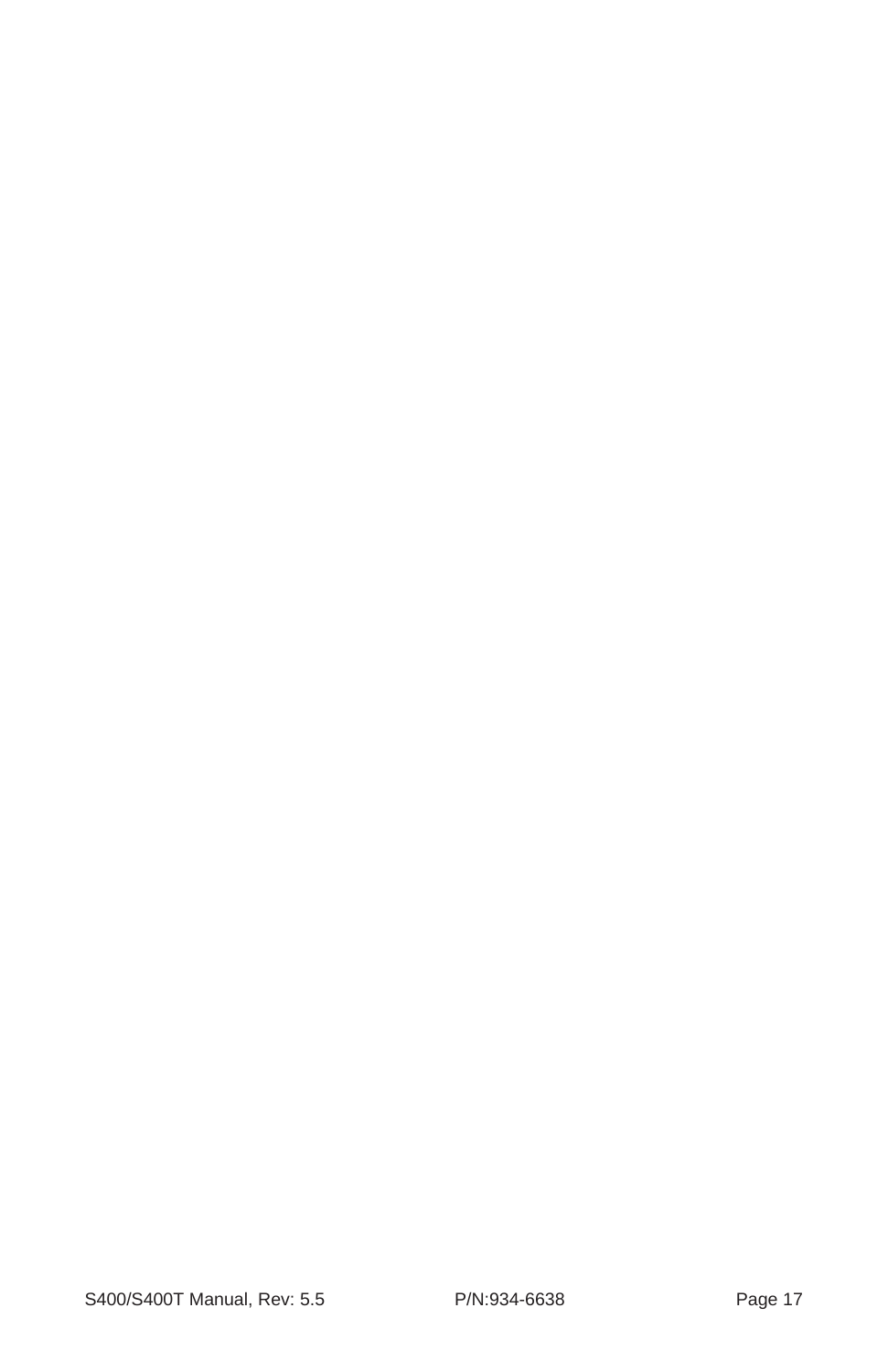#### **S400/S400T HEATER PARTS**

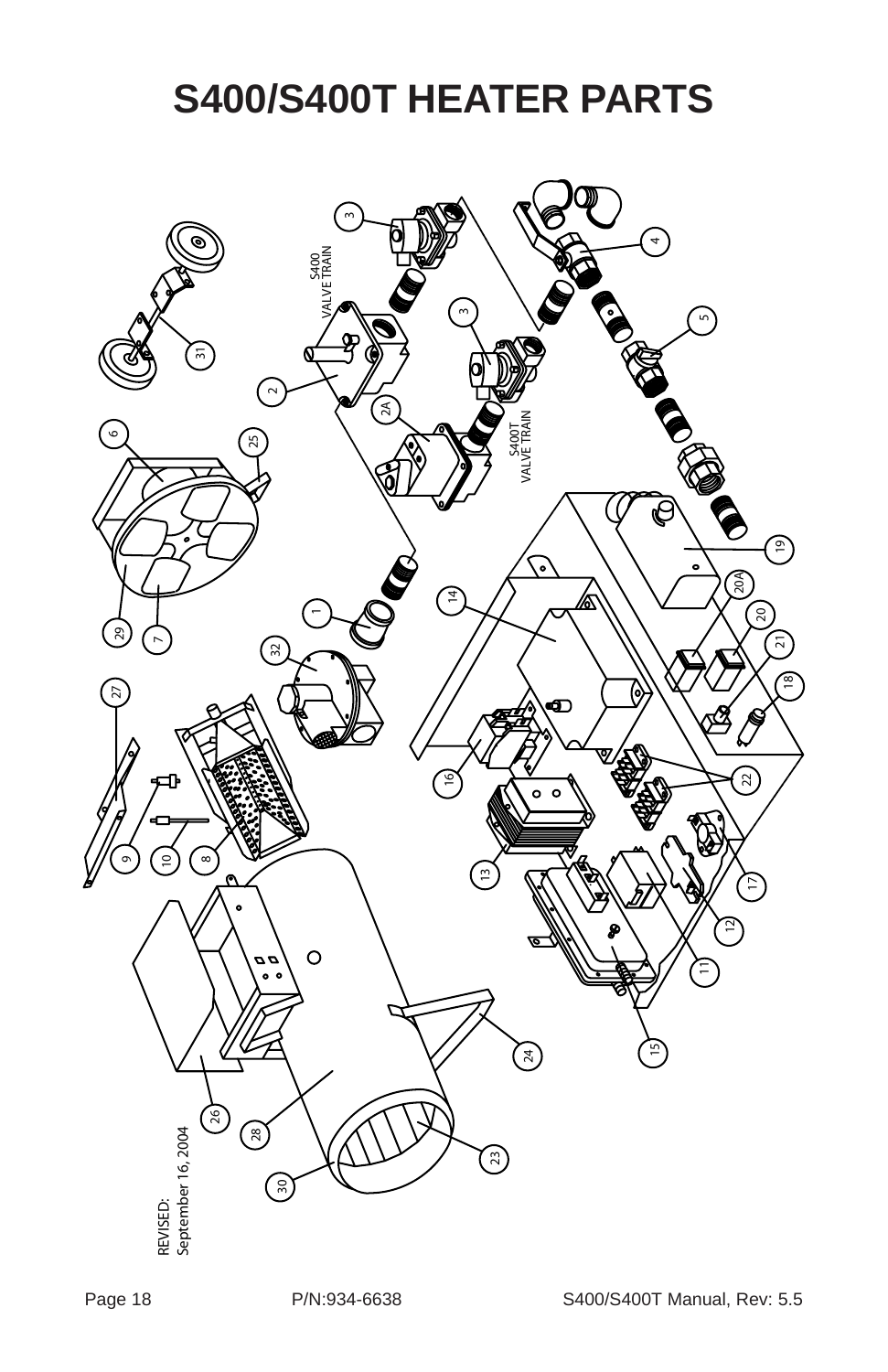#### **S400/S400T HEATER PARTS**

|     | September 13, 2002 |                                               |
|-----|--------------------|-----------------------------------------------|
|     | Ref. Part No       | Description                                   |
| 1   | S400-80            | <b>Strainer</b>                               |
| 2   | 2524               | 3/4" Appliance Regulator (S400 only)          |
| 2A  | 4517               | 2-Stage Regulator (S400T only)                |
| 3   | 4514               | Solenoid Shut-Off Valve 24V                   |
| 4   | S400-73            | <b>Gas Selector Valve</b>                     |
| 5   | 5869               | <b>Manual Shut-Off Valve</b>                  |
| 6   | 2430               | Motor 1/4 HP                                  |
| 7   | 2420               | Fan Blade                                     |
| 8   | BV45-50            | <b>Burner</b>                                 |
| 9   | 2143               | Spark Plug                                    |
| 10  | S400-86            | Flame Rod                                     |
| 11  | 4512               | Control Relay with Clip 120V                  |
| 12  | 6440               | <b>Relay Clip</b>                             |
| 13  | 4510               | Transformer 24V                               |
| 14  | 8264               | <b>Direct Spark Ignition Control</b>          |
| 15  | 5124               | Air Switch (0.2" W.C.)                        |
| 16  | 4519               | Motor Relay 24V                               |
| 17  | 2446               | <b>HI Limit Thermoswitch</b>                  |
| 18  | 4518               | Indicator Light 24V                           |
| 19  | 2453               | Thermostat (S400T only)                       |
| 20  | 3337/8             | OFF Switch (Red)                              |
| 20A | 3337/9             | <b>ON Switch (Green)</b>                      |
| 21  | 5545               | Toggle Selector Switch (S400T only)           |
| 22  | 5768               | <b>Terminal Block</b>                         |
| 23  | S400-16            | <b>Heat Shield</b>                            |
| 24  | S400-57            | Front Leg Assembly                            |
| 25  | S400-47            | Rear Leg Assembly (less Motor Mount & Screen) |
| 26  | S400-7             | <b>Control Box Lid</b>                        |
| 27  | S400-103           | <b>Valve Train Cover</b>                      |
| 28  | S400-53            | Heater Body includes: 23, 24 & 30             |
| 29  | S400-502           | Motor Mount (with Screen & Rear Legs)         |
| 30  | S400-3             | Nose Cone                                     |
| 31  | S400-81            | Wheel Kit (optional)                          |
| 32  | 2527               | 3/4" Regulator (optional)                     |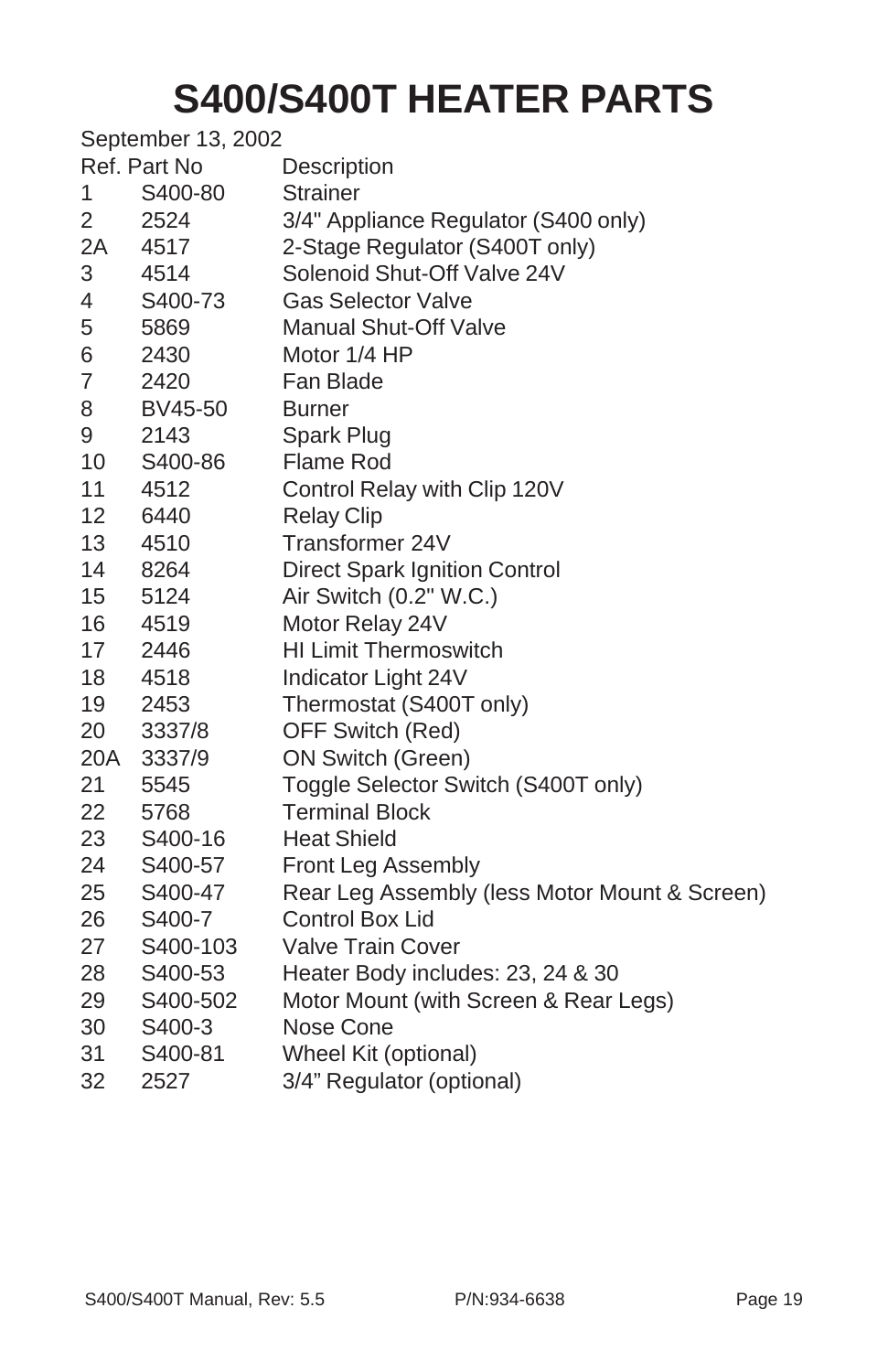#### **S400 CONNECTION WIRING DIAGRAM**

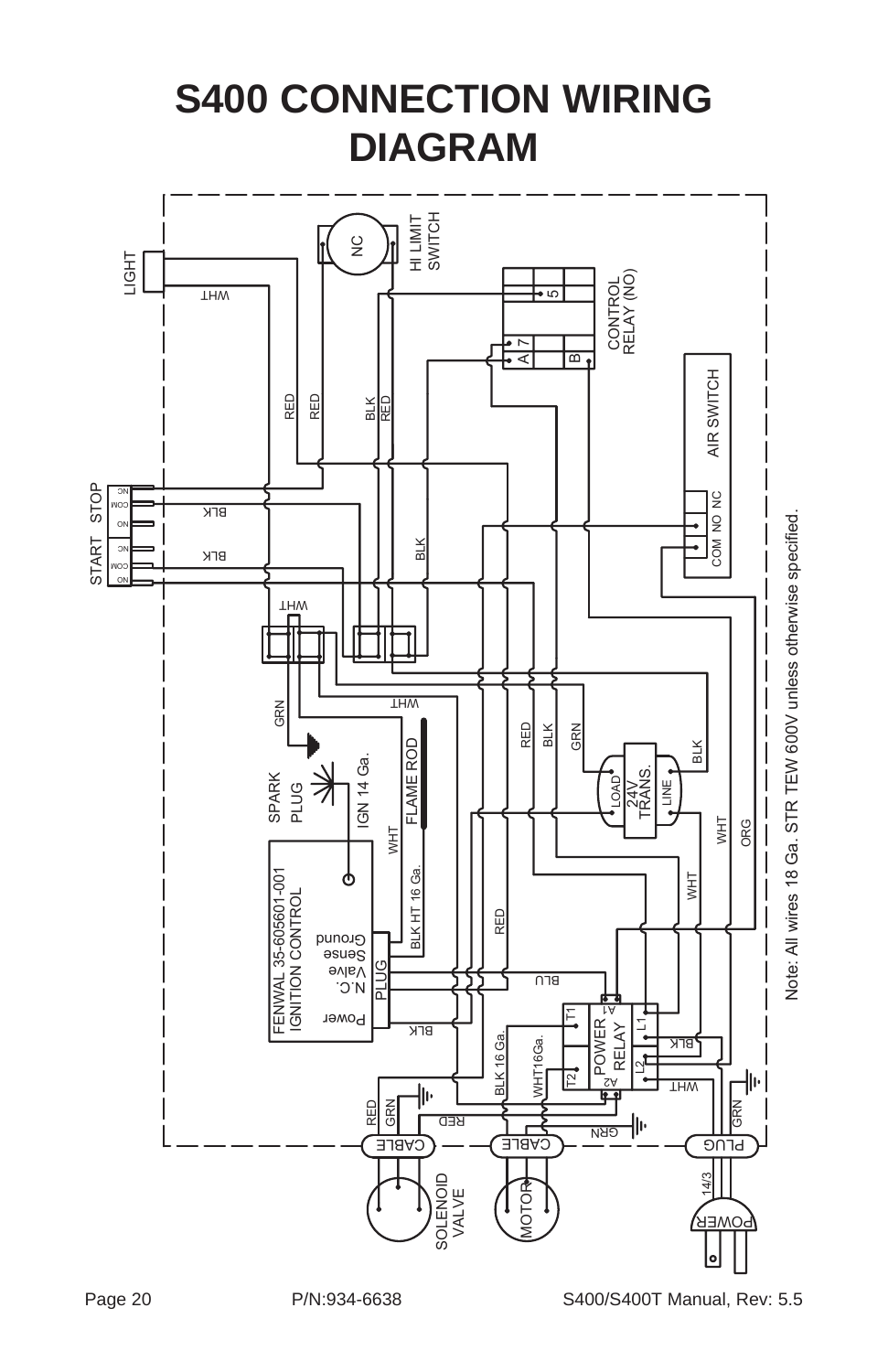#### <span id="page-20-0"></span>**S400 LADDER WIRING DIAGRAM**

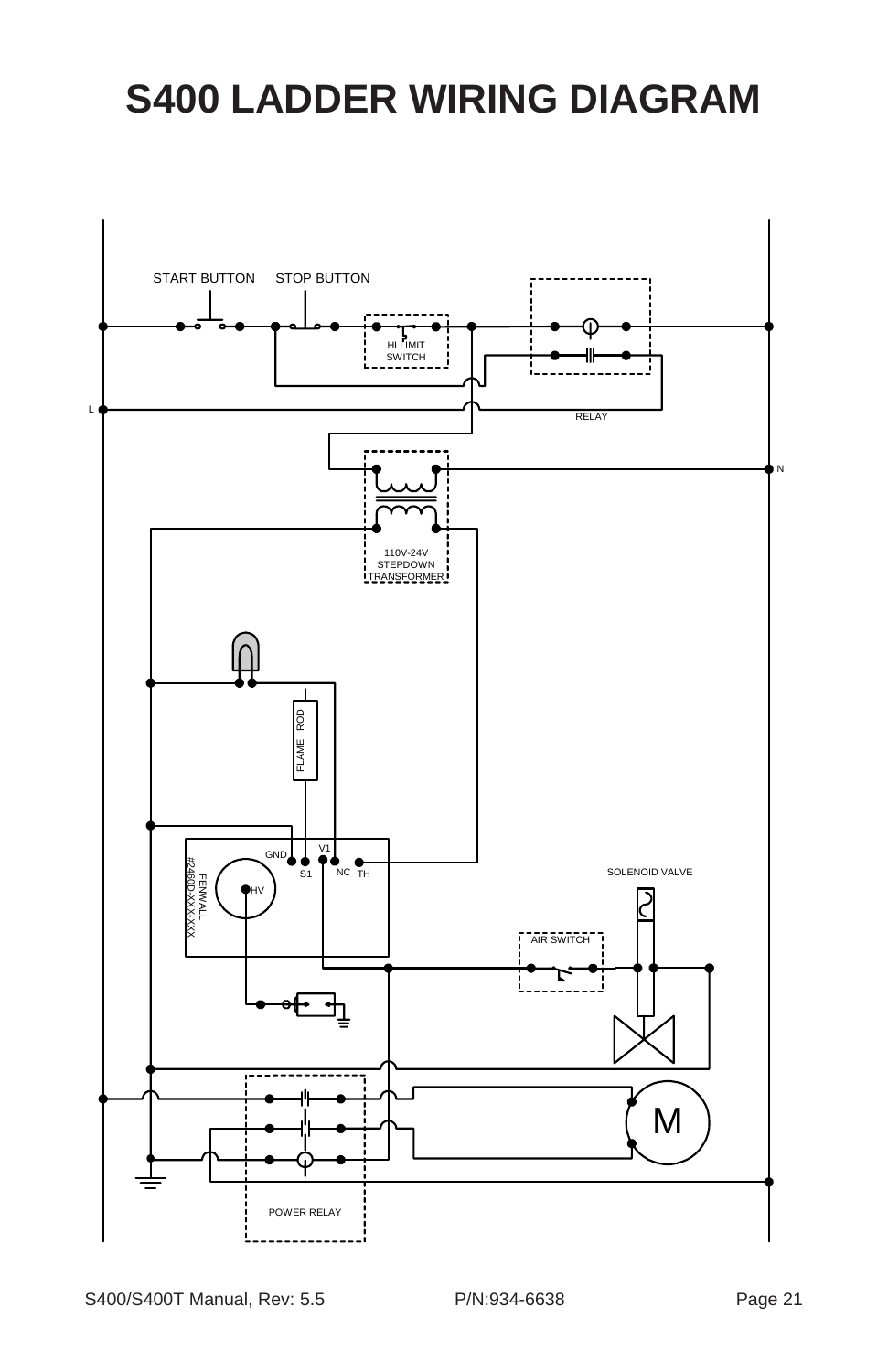<span id="page-21-0"></span>